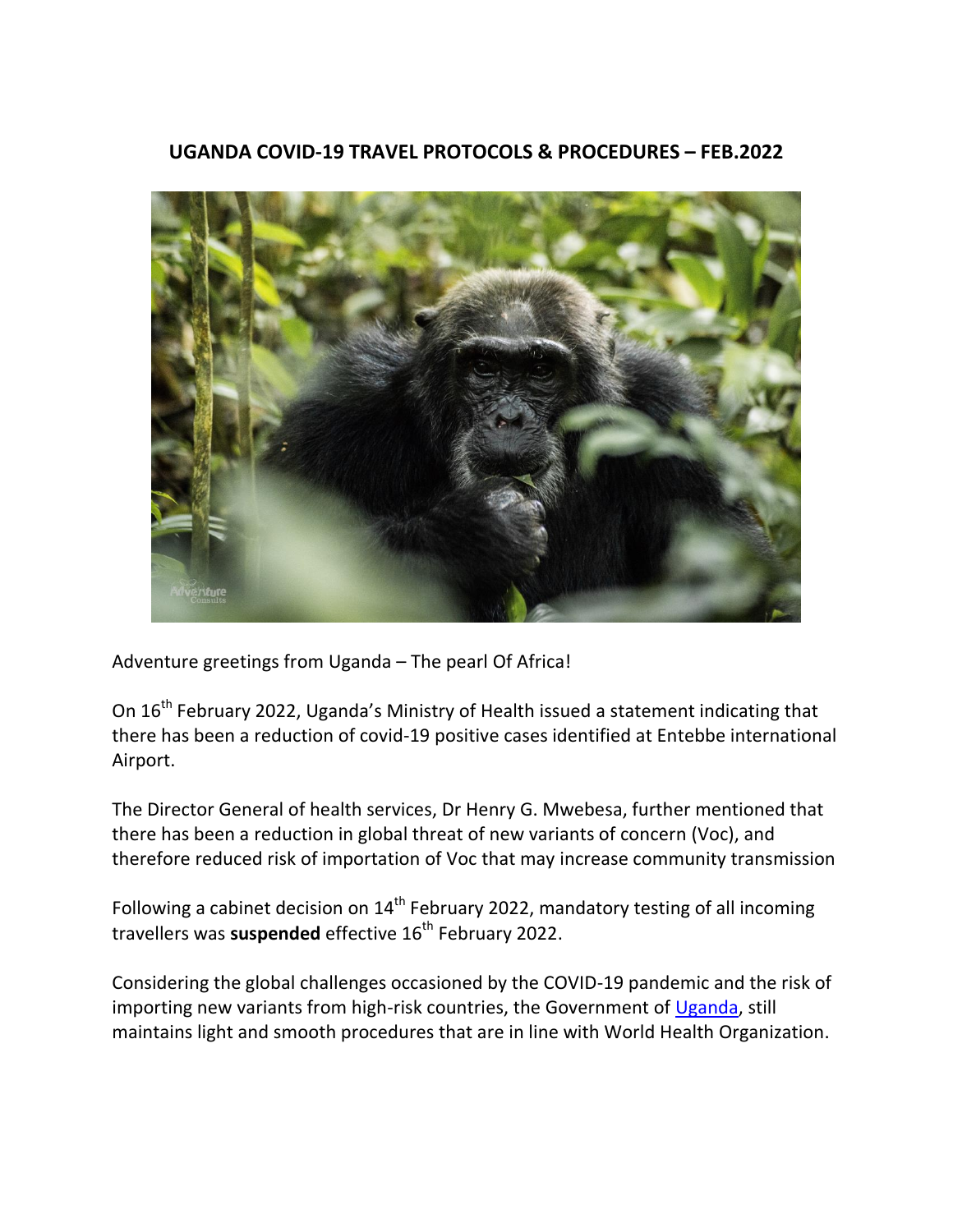Here are [Adventure](http://www.adventureconsults.com/) Consults easy to read "**FREQUENTLY ASKED QUESTIONS AND ANSWERS"** in relation to Uganda Covid-19 travel protocols.

### 1. What are the key requirements before flying to Uganda?

Arriving passengers should hold a negative COVID-19 PCR test certificate issued within 72 hours from the time of sample collection to boarding aircraft leaving country of origin. Note that the only acceptable results are those issued by accredited labs to carry out tests for travel as recommended by respective governments/country of origin.

# 2. Does one need to carry out another test upon arrival in Uganda?

No, you are not required to carry out covid-19 test upon arrival at Entebbe international Airport. Effective 16<sup>th</sup> February 2022, Uganda's ministry of health suspended the mandatory covid-19 testing for all arriving travellers at all entry points.

# 3. What is the procedure upon arrival at Entebbe airport or any entry point?

On arrival, all passengers are required to go through the recommended Port Health procedure of identifying body temperature and symptoms.

Ministry of health airport staff will verify your covid-19 test certificates. Refer to Q&A 1 above.

After going through port health procedures, look out for Adventure Consults' VIP airport meet and greet staff for customs and clearing assistance.

# 4. What are the requirements for departing passengers out Uganda?

Passengers departing Uganda through Entebbe International Airport (EIA) must have an authentic negative COVID-19 PCR test certificate issued within 72 hours from the time of sample collection to boarding aircraft.

In case the destination country's PCR test time requirements defer, they take priority. All COVID-19 PCR test certificates for departing passengers MUST indicate TRAVEL as the intended purpose of test. Passengers departing EIA are required to know, understand, and interpret COVID-19 requirements of the country they are travelling to.